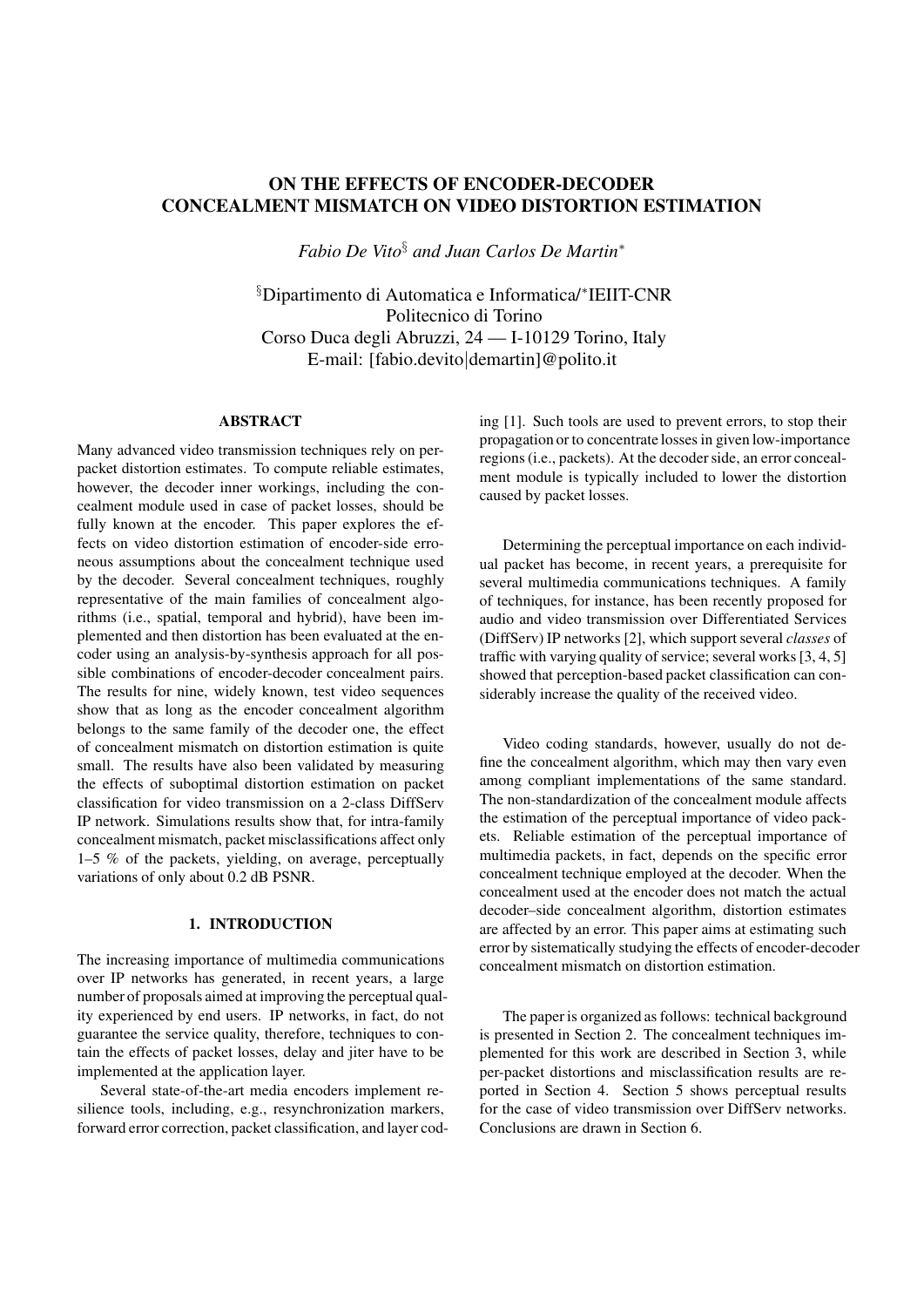## **2. BACKGROUND**

In the case of video coding, a large number of error concealment algorithms —see, e.g.,[6, 7, 1, 8, 9]— have been proposed. The techniques can be grouped –with some degree of approximation, which can be excused considering that this paper does not address concealment per se— in three main families: *spatial* algorithms, that interpolate the missing information using surrounding data within the same frame. *Temporal* concealments techniques, which mask errors using information from a previously decoded frame, either selecting MBs according to motion vectors of neighbouring macroblocks or simply replicating the pixels in the same position of the lost ones. *Mixed* concealment approaches, which are a combination of spatial and temporal approaches; the most popular uses a spatial concealment on the I-frame and temporal concealment on P- and B- frames. Mixed schemes often combine the good performance of temporal approaches with the absence of error propagation to following GOPs due to the self-concealment of the I-frames. Recently, a distinction between *first* and *second* generation algorithms has been proposed [10]; second generation concealment techniques are based on the training of a model for the selection of concealing information.

An example of usage of per–packet distortion estimation is multimedia communications over DiffServ networks. In that case, an accurate identification of the packets that should experience lower delays or lower packet loss rates is key in delivering high perceptual quality to the end users. In a multimedia stream, in fact, not all the portions of the compressed bitstream have the same importance. Encoderside packet classification depends on the concealment used at the decoder; if this is not known, it potentially leads to packet misclassification, and, consequently, to lower perceptual quality. The problem of the encoder-decoder concealment mismatch and its effects on distortion estimation, although mentioned in [11], has not been extensively studied so far.

#### **3. CONCEALMENT TECHNIQUES**

The concealment algorithms studied in this paper are first generation ones. We implemented several techniques within the H.264 reference code [12], overriding the concealment already present within the reference decoder [13]; in this work we use ten different algorithms, defined as follows:

- spatial algorithms:
	- $sp<sub>1</sub>$  copy of the uppermost neighboring MB, if available;
	- $sp<sub>2</sub>$  copy of the leftmost neighboring MB, if available;
- $sp_3$  for each 4x4 block, average color of the three upper-left 4x4 neighboring blocks;
- $sp_4$  for each MB, average color of the three upperleft MBs;
- temporal algorithms:
	- $te_1$  copy of the MBs in the same position of the lost ones, in the previous I- or P-frame;
	- $te<sub>2</sub>$  copy of the MBs pointed by the average of surrounding MVs;
	- $te<sub>3</sub>$  predict MVs as an extension of the previous Pframe MVs;
- mixed algorithms: obtained as  $sp_3$  on the I-frame and one of the temporal algorithms on remaining frames;  $mix_1$ ,  $mix_2$  and  $mix_3$  use respectively  $te_1$ ,  $te_2$  and  $te_3$ .

The above techniques have been chosen to cover a wide spectrum of approaches, although the list is by no means intended to be exhaustive; our focus is mainly centered on the behavior of the different algorithmic families.

## **4. PER-PACKET DISTORTION AND MISCLASSIFICATION**

The distortion introduced by a packet loss (assumed to be isolated) is measured by the *Mean Square Error* (MSE) between the correctly decoded sequence and the corrupted one. To lower the computational complexity of this measure, in this work future frame distortion is estimated using a statistical model of future distortion as described in [14]. Table 1 shows the average per-packet MSE values for two of the nine test sequences analyzed for this work; similar results have been obtained for the remaning seven test sequences.

The per-packet MSEs of the spatial algorithms is at least one order of magnitude higher than the other two families, while spatial and mixed approaches show closer values. In all cases, intra-family distortions are very close to each other. As a consequence, we expect, for the case of transmission of DiffServ networks, that the number of misclassified packets for intra-family mismatch should be significantly lower than misclassifications between algorithms belonging to different families. The results shown in Table 2 confirm our expectations.

The percentage of misclassified packets, in fact, when encoder and decoder concealments belong to the same family is always below 6%, while it is never lower than 13% if the algorithms belong to different families. Similar results have been obtained also for premium bandwidths of 10% and 30%.

The marking patterns for a particular sequence, i.e., precisely which packets are assigned to the premium class, strongly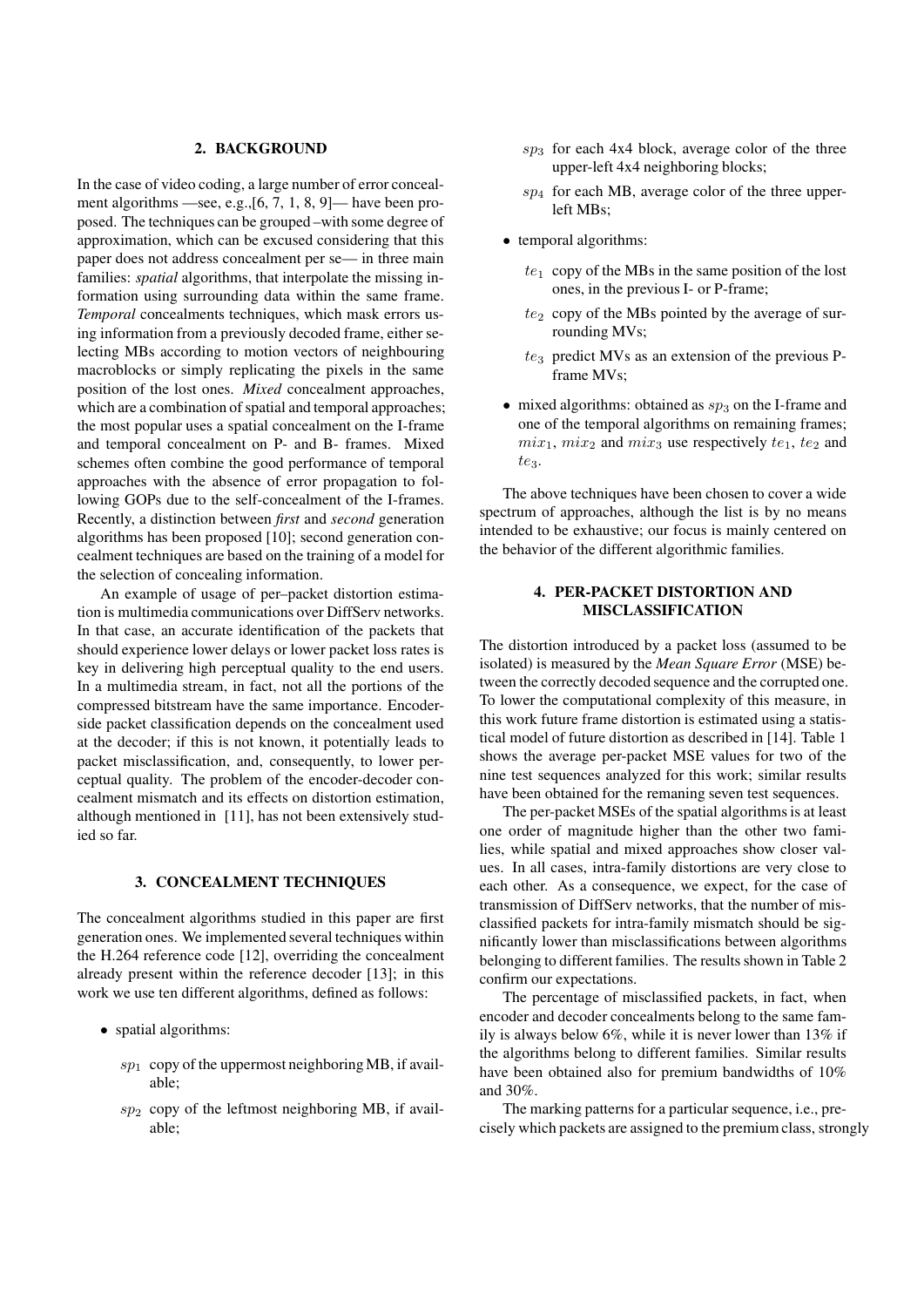| Sequence | Concealment     | Average       |  |  |
|----------|-----------------|---------------|--|--|
| name     | name            | per-pcket MSE |  |  |
| foreman  | sp <sub>1</sub> | 6509.7        |  |  |
|          | sp <sub>2</sub> | 8179.7        |  |  |
|          | sp <sub>3</sub> | 6373.1        |  |  |
|          | sp <sub>4</sub> | 6372.7        |  |  |
|          | $te_1$          | 260.9         |  |  |
|          | $te_2$          | 173.7         |  |  |
|          | $te_3$          | 187.8         |  |  |
|          | $mix_1$         | 312.2         |  |  |
|          | $mix_2$         | 235.0         |  |  |
|          | $mix_3$         | 247.0         |  |  |
| tempete  | sp <sub>1</sub> | 1101.3        |  |  |
|          | sp <sub>2</sub> | 1440.8        |  |  |
|          | $sp_3$          | 1007.0        |  |  |
|          | sp <sub>4</sub> | 988.4         |  |  |
|          | te1             | 71.5          |  |  |
|          | $te_2$          | 42.4          |  |  |
|          | $te_3$          | 53.7          |  |  |
|          | $mix_1$         | 94.7          |  |  |
|          | $mix_2$         | 68.0          |  |  |
|          | $mix_3$         | 78.6          |  |  |

**Table 1**. Average MSE values for different concealment algorithms and sequences.

depend on the concealment family used, with minor differences among algorithms within the same family. The quality of the video obtained at the decoder side is then the result of the correctness of the marking pattern generated by the encoder, which tries to concentrate losses in low-importance regions, as well as the result of the actual performance of the decoder–side concealment algorithm.

#### **5. DIFFSERV TRANSMISSION RESULTS**

Nine, widely known test sequences have been encoded and transmitted over a simulated 2-class (best effort and premium) DiffServ network, with 20% of premium bandwidth. Each sequence has been marked according to all of the proposed algorithms, transmitted and then decoded using all of the available decoder concealments, for an aggregate of one hundred pairs of encoder and decoder algorithms for each of the nine sequences. Table 3 shows the PSNR values obtained with three decoders and all the encoders, for sequences *foreman* (high motion), *mobile* (medium motion) and *news* (slow motion). PSNR values are computed with respect to the original uncompressed sequence.

Concealments belonging to the same family show similar PSNR results. Encoders and sequences not shown, due to space constraints, in Table 3 exhibit the same behavior.

Results are affected by three factors: the correctness of the importance estimation, the masking capability of the specific decoder concealment employed, and, in case of  $mix_x$ family, the lack of inter-GOP error propagation. The best

**Table 2**. Average percentage of misclassified packets for couples of algorithms belonging to the same family and to different families; two classes, 20% premium bandwidth.

| Sequence | Misclassified packets $(\%)$ |                    |  |
|----------|------------------------------|--------------------|--|
| name     | same family                  | different families |  |
| foreman  | 3.352                        | 14.683             |  |
| tempete  | 4.332                        | 13.558             |  |
| mobile   | 5.238                        | 14.603             |  |
| news     | 2.354                        | 16.150             |  |
| akiyo    | 1.420                        | 26.237             |  |
| silent   | 3.408                        | 14.747             |  |
| sean     | 1.715                        | 21.822             |  |
| paris    | 2.822                        | 14.771             |  |
| table    | 3.772                        | 14.291             |  |

performance is most of the time achieved by matching pairs of concealments, since in that case the predicted importance of a packet is the closest possible to the real impact experienced at the decoder side. If the encoder matches at least the family of the decoder algorithm, performance is only very slightly affected, while PSNR degrades much more markedly —from more than half a dB to several dB's— if families do not match. Results also show that, at least at the considered packet loss rate, decoder–side temporal concealment techniques deliver better performance than the other two families, whatever the encoding algorithm is.

### **6. CONCLUSIONS**

In this paper we addressed the problem of the mismatch between the concealment implemented at the decoder and the one used for distortion estimation at encoder side. We implemented several error concealment algorithms both at encoder and decoder side, and performed a study of the perpacket MSE values for nine, widely known test video sequences.

Packet classification results for different encoder-side algorithms show that the percentage of misclassified packets is very low for concealment algorithms belonging to the same family, and quite high in case of different families. This behavior was confirmed by network simulationa; we demonstrated that in almost all cases the perfect matching between the two concealments ensures best perceptual performance. Moreover, it is sufficient to just match the family of the decoder algorithm, while marked performance degradations (up to several dB's PSNR) are observed when the concealments belong to different families.

Finally, as a side result, it was shown that the temporal concealment algorithms studied in this work behave sensibly better than the mixed and spatial approaches.